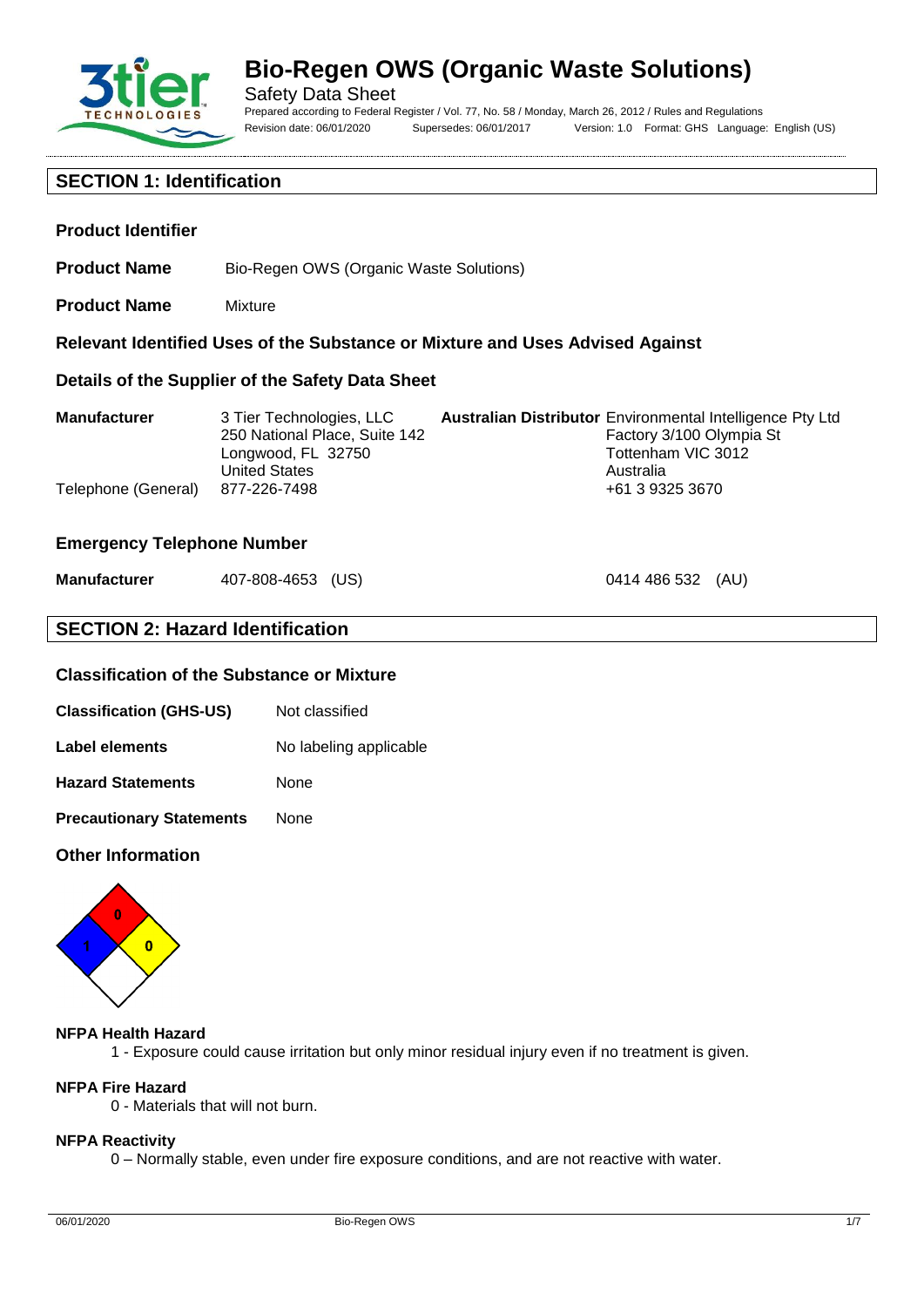Safety Data Sheet

Prepared according to Federal Register / Vol. 77, No. 58 / Monday, March 26, 2012 / Rules and Regulations

#### **SECTION 3: Composition/Information on Ingredients**

**Substances** Material does not meet the criteria of a substance.

#### **Mixtures**

Bio-Regen OWS is a blended composition "not considered hazardous" under the OSHA Hazard Communication Standard CFR Title 29 1910.1200. All ingredients appear on the EPA TSCA Inventory. All Bacillus Bacteria contained in this product are DSL Listed and Compliant.

| <b>Components</b>        | <b>CAS Number</b> | %  | <b>Hazardous</b> |
|--------------------------|-------------------|----|------------------|
| Organic Biopolymer       | 1415-93-6         | 70 | No               |
| <b>RO</b> Water          | 7732-18-5         | 15 | No               |
| Amino Acids              | Various           | 10 | No               |
| <b>Bacillus Bacteria</b> | ATCC 18250-7      |    | No               |

*Ingredients of <1% have been added to a non-hazardous liquid organic substrate. Active components >5% are identified above.*

*See Section 11 for Toxicology Information*

#### **SECTION 4: First aid measures**

#### **Description of First Aid Measures**

**Inhalation** Remove to fresh air and keep at rest in a comfortable position for breathing.

- **Skin (or clothing)** Remove affected clothing and wash all exposed skin with water for at least 15 minutes. If irritation develops or persists, get medical attention.
- **Eye** Immediately flush with plenty of water for at least 15 minutes. Remove contact lenses if present and easy to do so. If pain, blinking, or irritation develops or persists, get medical attention. Continue rinsing.
- **Ingestion** Rinse mouth thoroughly. Do not induce vomiting without advice from poison control center or medical professional. Get medical attention if you feel unwell.

#### **Most Important Symptoms and Effects, both Acute and Delayed**

Refer to Section 11: Toxicological Information.

#### **Indication of Any Medical Attention and Special Treatment Needed**

#### **Notes to Physician**

All treatments should be based on observed signs and symptoms of distress in patient. Consideration should be given to the possibility that overexposure to materials other than this product may have occurred.

### **SECTION 5: Fire-Fighting Measures**

### **Extinguishing Media**

**Suitable Extinguishing Media** Carbon dioxide. Dry powder. Foam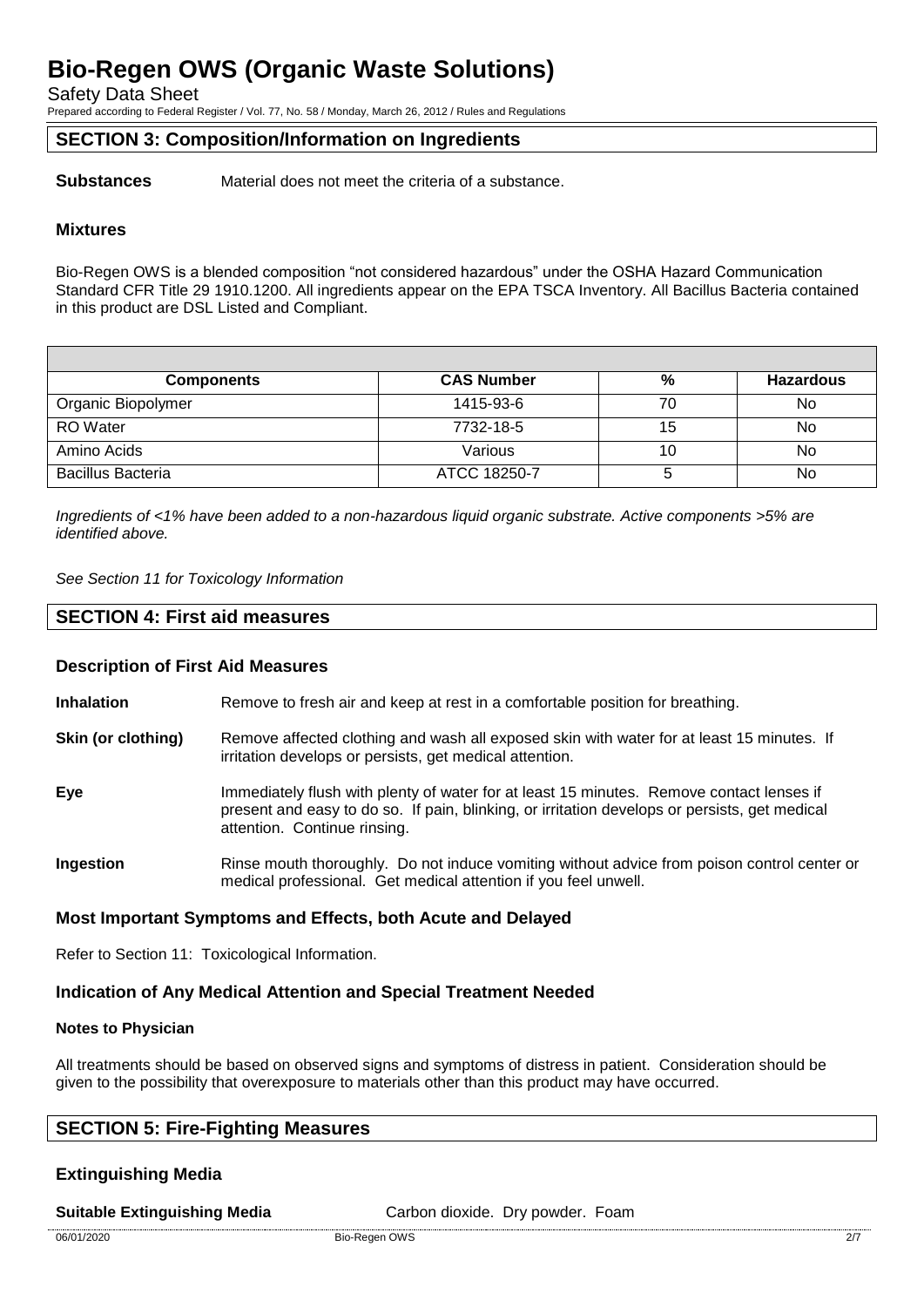Safety Data Sheet

Prepared according to Federal Register / Vol. 77, No. 58 / Monday, March 26, 2012 / Rules and Regulations

| <b>Unsuitable Extinguishing Media</b>                 | Not applicable.                                                                                                                                                              |  |
|-------------------------------------------------------|------------------------------------------------------------------------------------------------------------------------------------------------------------------------------|--|
| Special Hazards Arising From the Substance or Mixture |                                                                                                                                                                              |  |
| <b>Unusual Fire and Explosion Hazards</b>             | Not applicable.                                                                                                                                                              |  |
| <b>Hazardous Combustion Products</b>                  | Not applicable.                                                                                                                                                              |  |
| <b>Advice for Firefighters</b>                        | No special firefighting equipment is needed; however, self-contained<br>breathing apparatus and protective clothing should be worn in fighting<br>fires involving chemicals. |  |

### **SECTION 6: Accidental Release Measures**

#### **Personal Precautions, Protective Equipment and Emergency Procedures**

**Personal Precautions** Store in a safe place. Wear approved goggles when handling this product. Wash material off skin with plenty of soap and water. Wash clothing and footwear before reuse. Always wash hands thoroughly after use.

**Emergency Procedures** Not applicable.

#### **Environmental Precautions**

#### **Methods and Material for Containment and Cleaning Up**

**Containment/Clean-Up Measures** Soak up spills with inert solids, such as clay or diatomaceous earth as soon as possible. Place in a suitable container for disposal in a safe manner in accordance with local/national regulations.

### **SECTION 7: Handling and Storage**

## **Precautions for Safe Handling**

**Handling Handling Handling Example 10** Do not handle until all safety precautions have been read and understood. Avoid contact with skin, eyes and clothing. Wash hands and other exposed areas with mild soap and water before eating, drinking or smoking and when leaving work.

#### **Conditions for Safe Storage, Including Any Incompatibilities**

**Storage** Keep out of reach of children. Store in a dry, well-ventilated area. Keep container closed when not in use.

**Incompatible Materials or Ignition Sources** Caustics, oxidizers, reducers.

### **SECTION 8: Exposure Controls/Personal Protection**

#### **Control Parameters**

**Exposure Controls**

**Engineering Measures/Controls** None specified.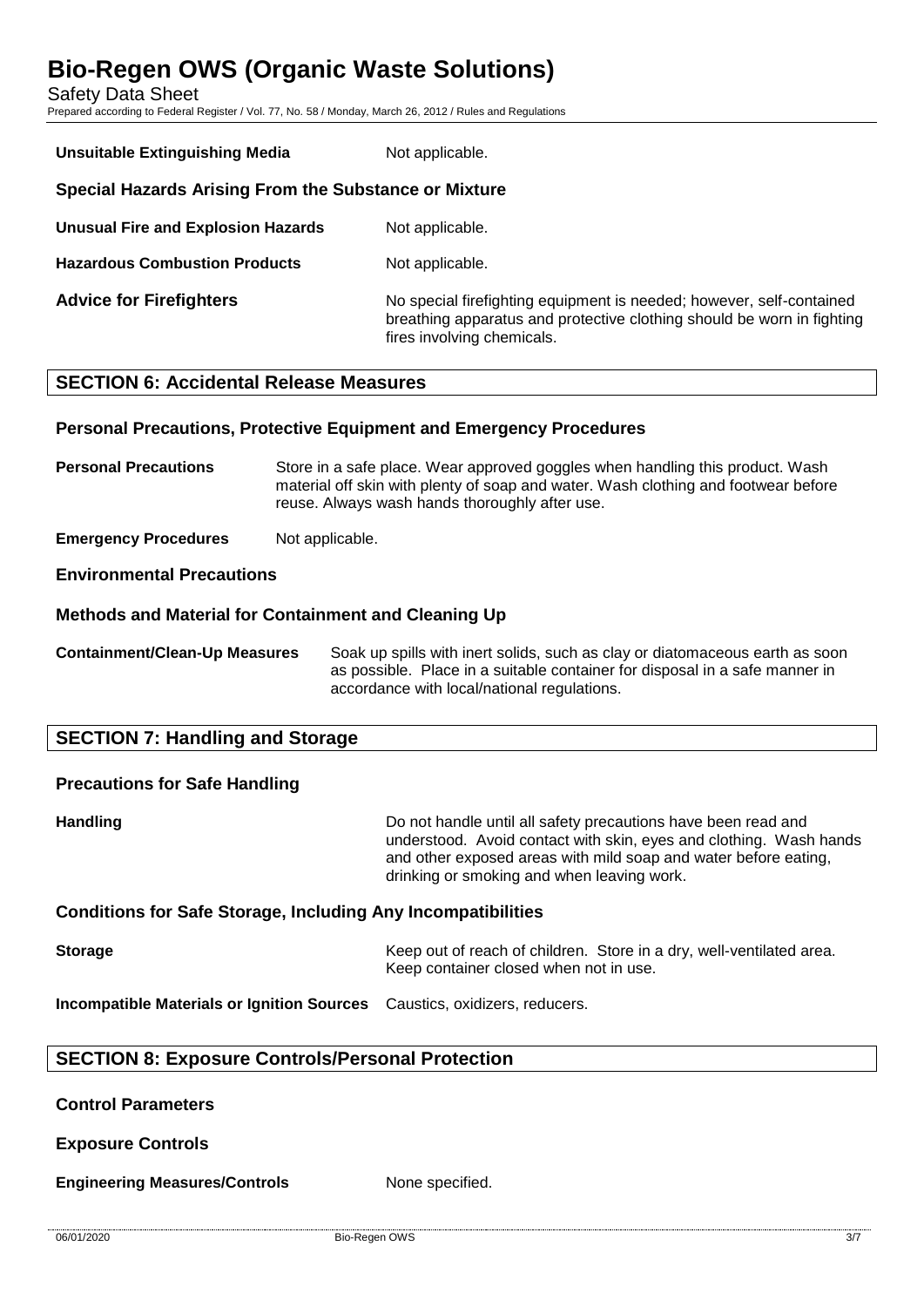Safety Data Sheet

**Pictograms**

Prepared according to Federal Register / Vol. 77, No. 58 / Monday, March 26, 2012 / Rules and Regulations

#### **Personal Protective Equipment**



| <b>Respiratory</b>                                       | MSHA-NIOSH approved. No special precautions required.                                |
|----------------------------------------------------------|--------------------------------------------------------------------------------------|
| Eye/Face                                                 | Protective eye goggles are recommended.                                              |
| <b>Hands</b>                                             | Wear rubber gloves for prolonged exposure; rinse completely from skin after contact. |
| <b>Skin/Body</b>                                         | No special precautions required; rinse completely from skin after contact.           |
| General Industrial Hygiene Considerations None specifed. |                                                                                      |
| <b>Environmental Exposure Controls</b>                   | None specified.                                                                      |

### **SECTION 9: Physical and Chemical Properties**

| <b>Material Description</b>                                            |                                     |                                          |                                     |
|------------------------------------------------------------------------|-------------------------------------|------------------------------------------|-------------------------------------|
| <b>Physical Form</b>                                                   | Liquid                              | <b>Appearance - Description</b>          | Brown / Black Liquid                |
| Color                                                                  | Brown / Black                       | Odor                                     | Natural / Earthy                    |
| <b>Taste</b>                                                           | Data Lacking                        | <b>Particulate Type</b>                  | Not relevant                        |
| <b>Particulate Size</b>                                                | Not relevant                        | <b>Aerosol Type</b>                      | Not relevant                        |
| <b>Odor Threshold</b>                                                  | Data Lacking                        | <b>Physical and Chemical Properties</b>  | Data Lacking                        |
| <b>General Properties</b>                                              |                                     |                                          |                                     |
| <b>Boiling Point</b>                                                   | >212°F (100°C)                      | <b>Melting Point</b>                     | Data Lacking                        |
| <b>Decomposition Temperature</b>                                       | Data Lacking                        | <b>Heat of Decomposition</b>             | Data Lacking                        |
| pH                                                                     | $7.5 - 9.5$                         | <b>Specific Gravity/Relative Density</b> | $1.02 - 1.04$                       |
| <b>Density</b>                                                         | Data Lacking                        | <b>Bulk Density</b>                      | Data Lacking                        |
| <b>Water Solubility</b>                                                | 99%                                 | <b>Solvent Solubility</b>                | Not relevant                        |
| <b>Viscosity</b>                                                       | <b>Equivalent to Water</b>          | <b>Explosive Properties</b>              | Classification criteria<br>not met. |
| <b>Oxidizing Properties</b>                                            | Classification<br>criteria not met. |                                          |                                     |
| <b>Volatility</b>                                                      |                                     |                                          |                                     |
| <b>Vapor Pressure</b>                                                  | <b>Equivalent to Water</b>          | <b>Vapor Density</b>                     | <b>Equivalent to Water</b>          |
| <b>Evaporation Rate</b>                                                | Not Determined                      | VOC (Wt.)                                | Negligible                          |
| VOC (Vol.)                                                             | Data Lacking                        | <b>Volatiles (Wt.)</b>                   | Data Lacking                        |
| <b>Volatiles (Vol.)</b>                                                | Data Lacking                        |                                          |                                     |
| Flammability                                                           |                                     |                                          |                                     |
| <b>Flash Point</b>                                                     | Not relevant                        | <b>UEL</b>                               | Not relevant                        |
| <b>LEL</b>                                                             | Not relevant                        | <b>Autoignition</b>                      | Not relevant                        |
| <b>Self-Accelerating</b><br><b>Decomposition Temperature</b><br>(SADT) | Not relevant                        | <b>Heat of Combustion</b>                | Not relevant                        |
| <b>Burning Time</b>                                                    | Not relevant                        | <b>Flame Duration</b>                    | Not relevant                        |
| <b>Flame Height</b>                                                    | Not relevant                        | <b>Flame Extension</b>                   | Not relevant                        |
| <b>Ignition Distance</b>                                               | Not relevant                        | <b>Flammability (solid, gas)</b>         | Non-flammable                       |
| 06/01/2020                                                             | Bio-Regen OWS                       |                                          | 4/7                                 |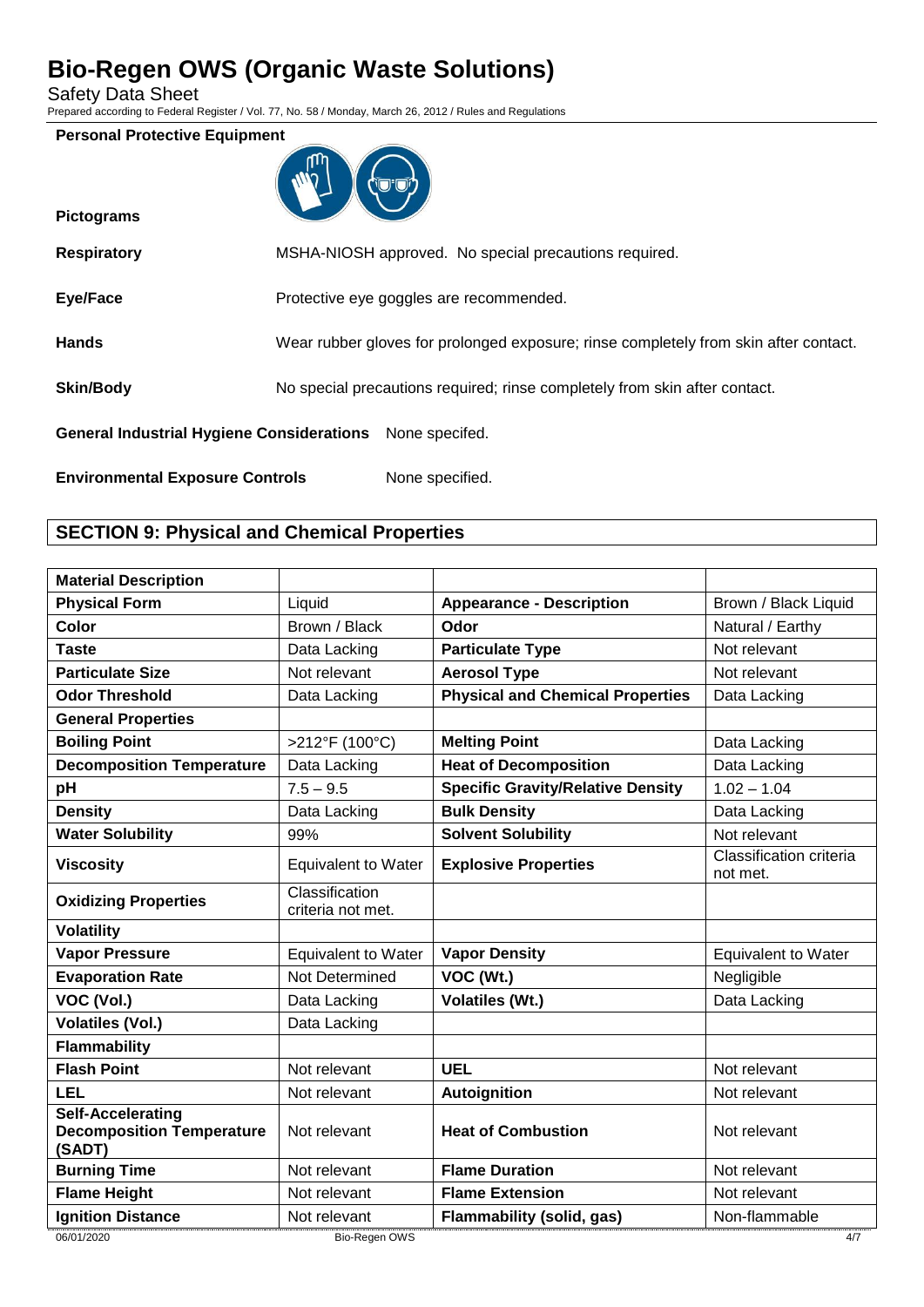Safety Data Sheet

Prepared according to Federal Register / Vol. 77, No. 58 / Monday, March 26, 2012 / Rules and Regulations

| Environmental                                          |              |                                                      |              |
|--------------------------------------------------------|--------------|------------------------------------------------------|--------------|
| Half-Life                                              | Data Lacking | <b>Octanol/Water Partition</b><br><b>Coefficient</b> | Data Lacking |
| <b>Coefficient of Water/Oil</b><br><b>Distribution</b> | Data Lacking | <b>Bioaccumulation Factor</b>                        | Data Lacking |
| <b>Bioconcentration Factor</b>                         | Data Lacking | <b>Biochemical Oxygen Demand</b><br><b>BOD/BOD5</b>  | Data Lacking |
| <b>Chemical Oxygen Demand</b>                          | Data Lacking | <b>Persistence</b>                                   | Data Lacking |
| <b>Degredation</b>                                     | Data Lacking |                                                      |              |

### **SECTION 10: Stability and Reactivity**

| <b>Reactivity</b>                         | No dangerous reaction known under conditions of normal use. |
|-------------------------------------------|-------------------------------------------------------------|
| <b>Chemical Stability</b>                 | Stable under normal temperatures and pressures.             |
| <b>Possibility of Hazardous Reactions</b> | None known.                                                 |
| <b>Conditions to Avoid</b>                | None known.                                                 |
| <b>Incompatible Materials</b>             | Strong oxidizing agents, alkalis.                           |
| <b>Hazardous Decomposition Products</b>   | Carbon oxides (CO, CO2). Sulfur oxides.                     |

### **SECTION 11: Toxicological Information**

#### **Information of Toxicological Effects**

| <b>GHS Properties</b>                | <b>Classification</b> |                                 |
|--------------------------------------|-----------------------|---------------------------------|
| <b>Acute Toxicity</b>                | <b>OSHA HCS 2012</b>  | Classification criteria not met |
| <b>Aspiration Hazard</b>             | <b>OSHA HCS 2012</b>  | Classification criteria not met |
| Carcinogenicity                      | <b>OSHA HCS 2012</b>  | Classification criteria not met |
| <b>Germ Cell Mutagenicity</b>        | <b>OSHA HCS 2012</b>  | Classification criteria not met |
| <b>Respiratory Sensitization</b>     | <b>OSHA HCS 2012</b>  | Mild Irritant                   |
| <b>Serious Eye Damage/Irritation</b> | <b>OSHA HCS 2012</b>  | Mild Irritant                   |
| <b>Skin Corrosion/Irritation</b>     | <b>OSHA HCS 2012</b>  | Classification criteria not met |
| <b>Skin Sensitization</b>            | <b>OSHA HCS 2012</b>  | Mild Irritant                   |
| <b>STOT-RE</b>                       | <b>OSHA HCS 2012</b>  | Classification criteria not met |
| STOT-SE                              | <b>OSHA HCS 2012</b>  | Classification criteria not met |
| <b>Toxicity for Reproduction</b>     | <b>OSHA HCS 2012</b>  | Classification criteria not met |

**Target Organs** None.

### **Route(s) of Entry/Exposure**

#### **Potential Health Effects**

#### **Inhalation**

Acute (Immediate) May cause respiratory irritation. Chronic (Delayed) No data available.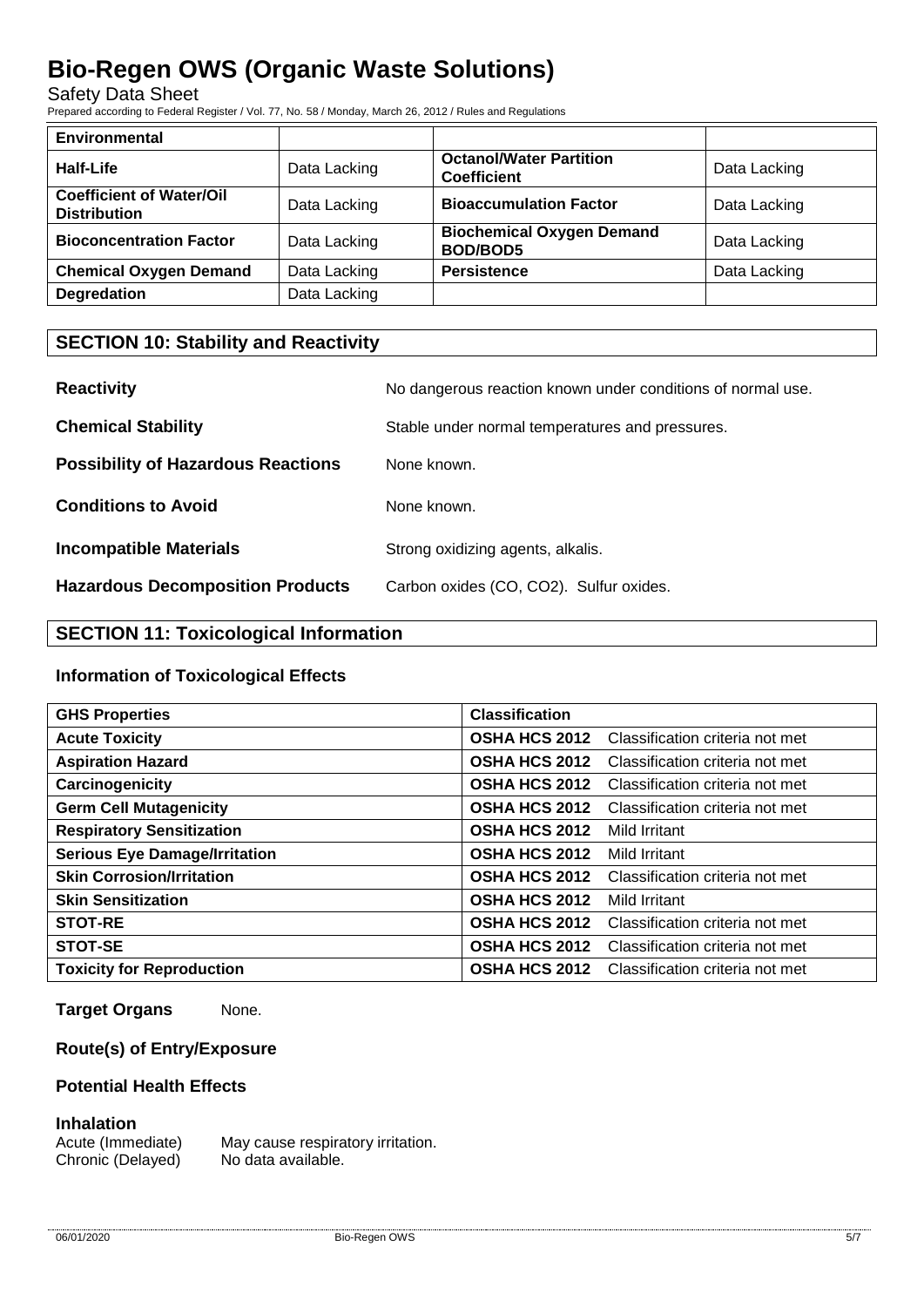Safety Data Sheet

Prepared according to Federal Register / Vol. 77, No. 58 / Monday, March 26, 2012 / Rules and Regulations

#### **Skin**

| --------<br>Acute (Immediate)<br>Chronic (Delayed) | May cause skin irritation.<br>No data available. |
|----------------------------------------------------|--------------------------------------------------|
|                                                    |                                                  |

#### **Eye**

Acute (Immediate) Direct contact with the eyes is likely to be irritating.<br>Chronic (Delayed) No data available. Chronic (Delayed)

#### **Ingestion**

Acute (Immediate) May cause gastrointestinal irritation.<br>Chronic (Delaved) No data available. Chronic (Delayed)

### **SECTION 12: Ecological information**

| <b>Toxicity</b>                      | Material data lacking.                                                              |
|--------------------------------------|-------------------------------------------------------------------------------------|
| <b>Persistence and Degradability</b> | Material data lacking.                                                              |
| <b>Bioaccumulative Potential</b>     | Material data lacking.                                                              |
| <b>Mobility in Soil</b>              | Material data lacking.                                                              |
| <b>Other Adverse Effects</b>         | No studies have been found.                                                         |
| <b>Other Information</b>             | No data is available on the adverse effects of this material on the<br>environment. |

### **SECTION 13: Disposal Considerations**

#### **Waste Treatment Methods**

- **Product Waste** Dispose of content in accordance with local, regional, national, and/or international regulations.
- **Packaging Waste** Dispose of container in accordance with local, regional, national, and/or international regulations.

### **SECTION 14: Transport Information**

|                  | <b>14.1 UN</b><br><b>Number</b> | <b>14.2 UN</b><br><b>Proper Shipping</b><br><b>Name</b> | 14.3<br><b>Transport Hazard</b><br>Class(es) | 14.4 Packing<br>Group | 14.5<br><b>Environmental</b><br><b>Hazards</b> |
|------------------|---------------------------------|---------------------------------------------------------|----------------------------------------------|-----------------------|------------------------------------------------|
| <b>DOT</b>       | Not applicable                  | $(N.O.I.)$ Non<br>Hazardous                             | Not applicable                               | Not applicable        | Not applicable                                 |
| <b>TDG</b>       | Not applicable                  | Not applicable                                          | Not applicable                               | Not applicable        | Not applicable                                 |
| <b>IMO/IMDG</b>  | Not applicable                  | Not applicable                                          | Not applicable                               | Not applicable        | Not applicable                                 |
| <b>IATA/ICAO</b> | Not applicable                  | Not applicable                                          | Not applicable                               | Not applicable        | Not applicable                                 |

**Special Precautions for User** None specified.

**Transport in Bulk According to**

#### **Annex II of MARPOL 73/78**